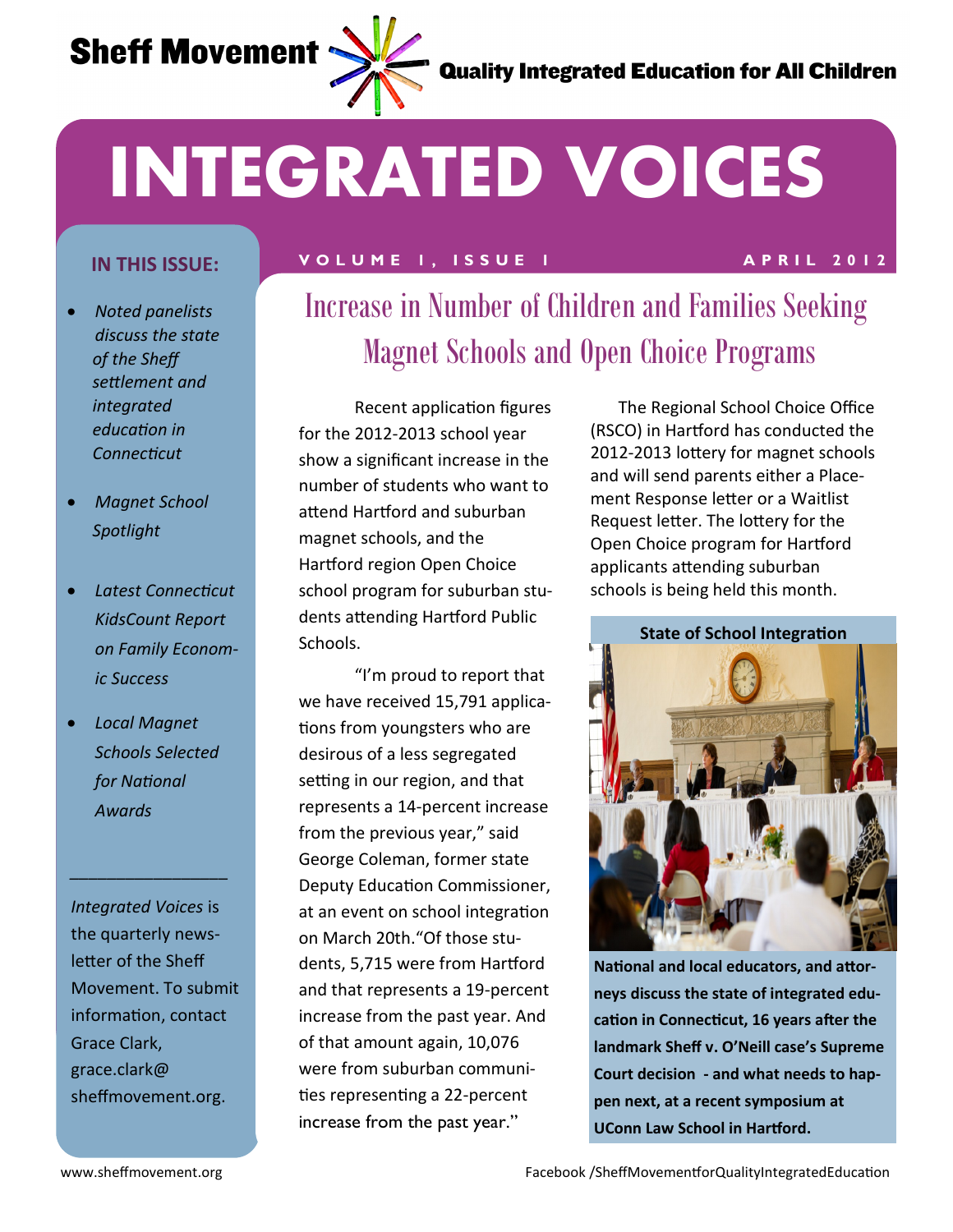**P A G E 2**

### New research on benefits of diversity in early education



The Century Foundation (www.tcf.org), which looks at ways to integrate public schools by economic status through public school choice, has released a new empirical study showing improved language and math skills development for children in socio-economically diverse pre-k programs.

The study, based on data from 11 states, finds that "direct peer interactions" play a significant role in the positive outcomes measured.

**Click here to read - [http://www.sheffmovement.org/pdf/](http://www.sheffmovement.org/pdf/DiverseEarlyEducation.pdf) [DiverseEarlyEducation.pdf](http://www.sheffmovement.org/pdf/DiverseEarlyEducation.pdf)**

*"We still have a few more years to go to reach the goal of integration. Whereas desegregation was the goal in the 20th century, the goal in the 21st century is closing the Achievement Gap ."*

*-Attorney John C. Brittain, Professor of Law, University of the District of Columbia*



### **State of Integrated Education in the Hartford Region**

**HARTFORD** (March 20, 2012) - A panel of prominent national and local attorneys and educators discussed how to move forward efforts to further achieve quality integrated education in Connecticut schools, at a symposium, "Inter-district Public Education: Equalizing Opportunity Beyond Racial Integration," held at the University of Connecticut School of Law in Hartford.

 The focus of the event was the landmark Sheff v. O'Neill School Desegregation Case that resulted in a 1996 court mandate that students in Hartford and the surrounding region be given opportunities for integrat-crease in applications for ed education settings; the current Sheff settlement and future of inter-district public education.

 "It's exciting how vibrant, Connecticut Department of educational opportunities are now taking place in the magnet

schools," said Martha Stone, Executive Director, Center for Children's Advocacy and Adjunct Professor of Law. "If we're really true to what the goals are in decreasing poverty concentration and integrating schools, then regionalization has to be a topic at the top of the list."

 Attorney John C. Brittain, Professor of Law, University of the District of Columbia, and one of the lead lawyers in the original Sheff case, said overall, there is much more work to be done to accomplish school integration goals.

 There has been an inmagnet schools and the regional Open Choice program, said George A. Coleman, former Deputy Commissioner, Education.

Other panelists added

that there still needs to be more open seats in suburban districts. They also said the Achievement Gap, early childhood education and the charter school movement should not be discussed independent of the Sheff movement, but rather be included as part of the court remedies.

Other panelists were: David A. Clarke of the School of Law and Patrice McCarthy, Deputy Director and General Counsel, Connecticut Association of Boards of Education. Moderator was Thomas B. Mooney, Partner, Shipman & Goodwin, LLP and Adjunct Professor of Law, University of Connecticut School of Law.

**I N T E G R A T E D V O I C E S**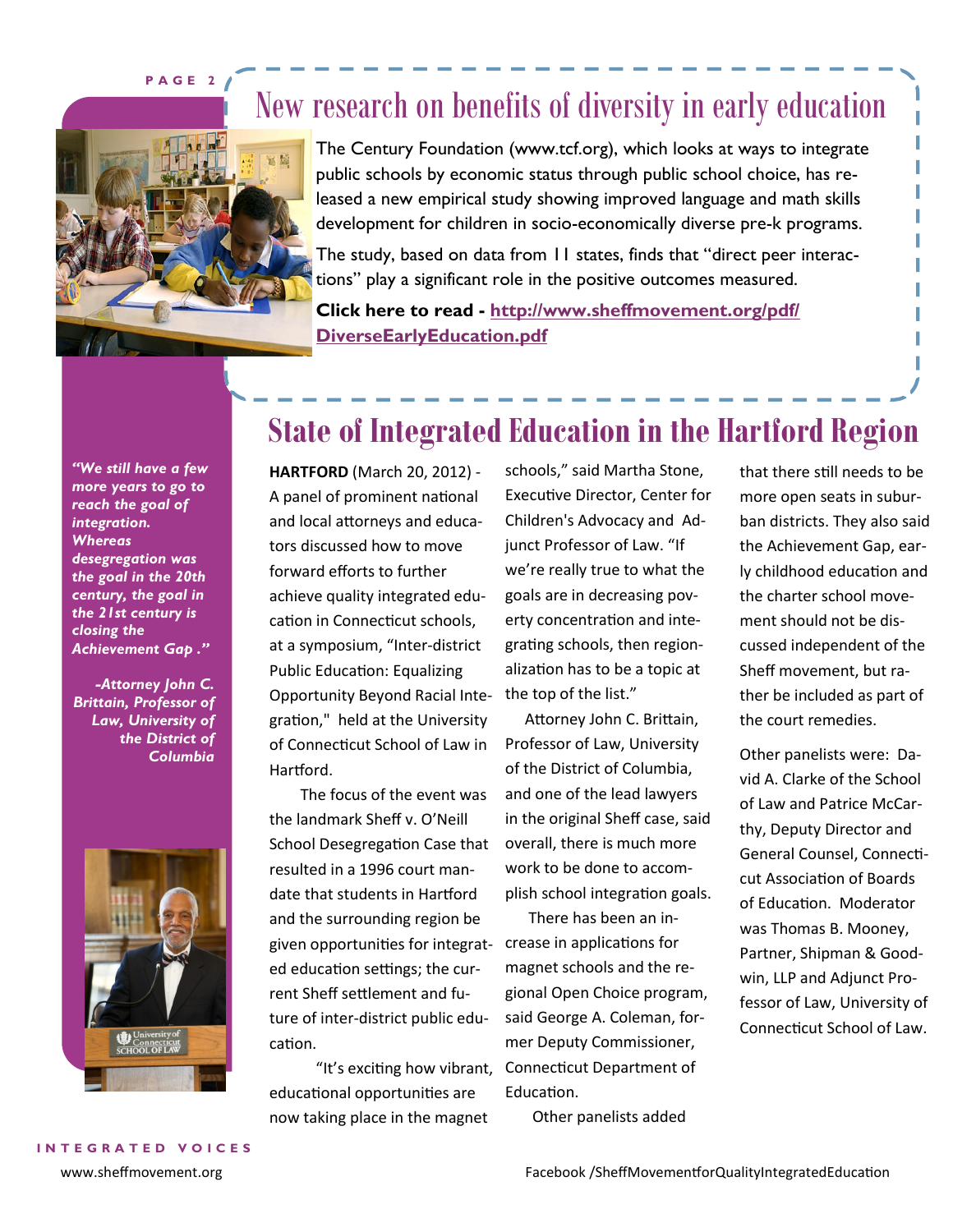#### **V O L U M E 1 , I S S U E 1 P A G E 3**

## **M A G N E T S C H O O L S P O T L I G H T**



### **Environmental Sciences Magnet School at Mary Hooker (Hartford)**

Two years ago, Mary Hooker School transitioned from a Hartford neighborhood school to a unique magnet school, now rooted in environmental science. The school boasts a 20-acre nature trail on its campus, a greenhouse, butterfly vivarium and aquatics center. In addition to providing enrichment, acceleration and intervention supports, the school offers two resident scientists on staff and a host of inquiry and project-based learning projects. Built to enroll 600 students, Mary Hooker had 270 students last year and now has 360 students. Enrollment is expected to grow based on current applications. "We're really excited about meeting the Sheff stipulation and [integration] goals," said Peter Dart, principal. "We provide opportunities to recognize that one size doesn't fit all."

### Principal's Office

#### *How does an integrated setting help students learn at Mary Hooker?*

*"It erases zip codes; it erases boundaries and towns; and it unifies kids with their natural born curiosity with these slimy creatures that's just in their back yard. Whether it's a condominium apartment or the sprawling nice house in Glastonbury, doesn't matter. "*

**- Peter Dart, principal, Environmental Sciences at Mary Hooker** 

### 7 MAGNET SCHOOLS TO RECEIVE NATIONAL AWARDS

 Seven Hartford Public Schools have been selected by Magnet Schools of America to receive Magnet Schools School and University High of Merit Awards, recognizing them as among the best schools of their kind in the United States.

Hartford Magnet Trinity College Academy, Noah MicroSociety Magnet School for Science & Engineering – were named Magnet Schools of Excellence, the top category given to select schools across

the country.

 Four other schools – Breakthrough Magnet, the Environmental Sciences Magnet School at Mary Hooker, R. J. Kinsella Magnet School of Performing Arts and the Sport and Medical Sci

ences Academy—were named to the second category of Magnet Schools of Distinction.

 These schools will compete for a top Distinguished Merit Award given to one school. All of the awards will be presented on Sunday, May 20, 2012, at the 30th Annual National Conference on Magnet Schools to be held in Dallas, Texas.

Three Hartford schools –

The Connecticut Association for Human Services (CAHS) has released the latest Connecticut KidsCount report, which examines the impact of race/ethnicity, poverty and geography on family economic success in Connecticut. State indicators show stark differences in state household wealth, net worth, employment, educational attain-

### Policy Update

ment, and poverty, dispelling the impression that we are a "post-racial" society. The report also highlights historical and policy causes to current inequities and recommends policy solutions – including a recommendation to the state to "prioritize racial and economic integration for all school construction and operations, such as new school construction, charters, magnets, and inter-district programs." **Click here to** 

**read - [http://www.cahs.org/](http://www.cahs.org/pdf/OpportunityInCT.pdf) [pdf/OpportunityInCT.pdf](http://www.cahs.org/pdf/OpportunityInCT.pdf)**